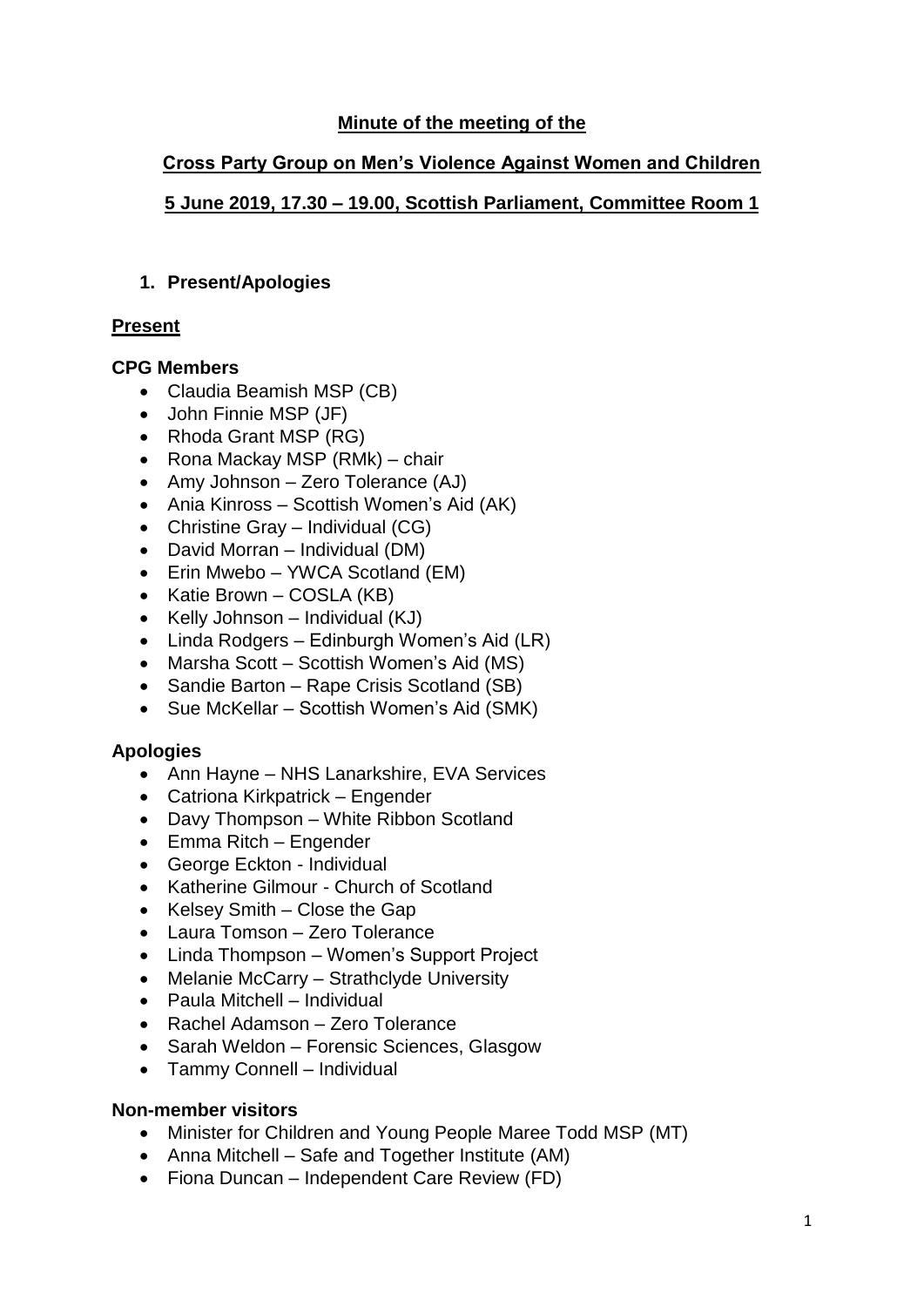- Hannah Frodsham Scottish Government
- Heather Cody Independent Care Review
- Jane Callaghan Stirling University (JC)
- Kate Robinson Impact Funding Partners
- Laura Beveridge Independent Care Review

### **2. Cross- Party Group business**

- A. Approval of previous minutes: minutes of CPG February 2<sup>nd</sup> 2019 were approved as an accurate record (proposed by MS, seconded by JF).
- B. Implementation of Domestic Abuse (Scotland) Act 2018:

MS clarified that, as discussed in the February meeting, implementation of the new law on domestic abuse has been added to the meetings' agenda as a standing item. This is to enable the group's members to share any issues around the policies and practice of the new law. SWA is running a series of seminars focusing on the implementation, the next one relating specifically to children and young people and the aggravator element of the law.

RMk asked about the ongoing training for the police and the judicial service. MS clarified that another agency was delivering training to Police Scotland, but that feedback from Judicial Studies Institute training was very positive.

RMk has also noted the first conviction under the new law.

#### C. Members' updates:

a. Rape Crisis Scotland: roll out of new feedback protocol for prosecution of sex offences, involving a reference group of survivors, RCS is hoping for a nationwide participation.

RCS has also submitted a response to the consultation on [Clinical](https://consult.gov.scot/cmo/clinical-pathway/)  [Pathway for Children and Young People who have disclosed sexual](https://consult.gov.scot/cmo/clinical-pathway/)  [abuse.](https://consult.gov.scot/cmo/clinical-pathway/) The consultation closes on 30<sup>th</sup> July 2019.

b. JF: there's no implementation timeline for the Vulnerable Witnesses (Scotland) Bill as yet, but the Cabinet Secretary is keen to progress with it, and there's a growing recognition of re-traumatising witnesses/victims.

#### **3. Thematic session: Children and VAW**

A. Adverse Childhood Experiences (ACES) and violence against women and children – Jane Callaghan, Stirling University JC presentation argued that the ACES framework is problematic, as the criteria are outdated and don't include a gendered analysis. After the presentation SB mentioned a short critique of the framework, put together by women's organisations and CYP organisations.

**Action:** SB to circulate the briefing to group's members.